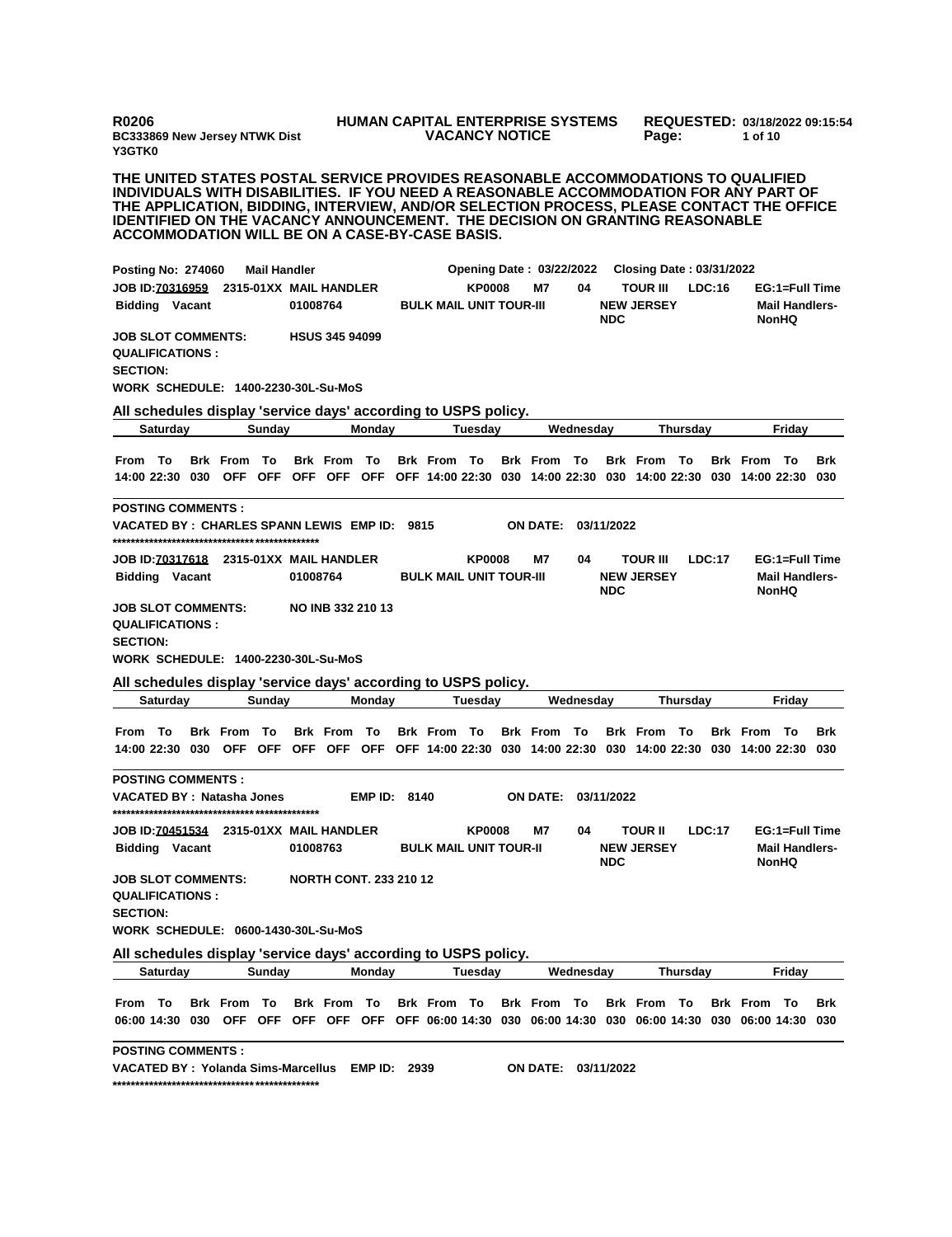| R0206<br><b>BC333869 New Jersey NTWK Dist</b><br>Y3GTK0                                                            |                                  |        |          |                                             |                     |               | <b>VACANCY NOTICE</b>                             |               | <b>HUMAN CAPITAL ENTERPRISE SYSTEMS</b> |           |            | Page:                                                                                         |                   |        | 2 of 10         |                                                         | REQUESTED: 03/18/2022 09:15:54 |
|--------------------------------------------------------------------------------------------------------------------|----------------------------------|--------|----------|---------------------------------------------|---------------------|---------------|---------------------------------------------------|---------------|-----------------------------------------|-----------|------------|-----------------------------------------------------------------------------------------------|-------------------|--------|-----------------|---------------------------------------------------------|--------------------------------|
| <b>JOB ID:70452101</b>                                                                                             | 2315-01XX MAIL HANDLER           |        |          |                                             |                     |               |                                                   | <b>KP0008</b> | M7                                      | 04        |            | <b>TOUR I</b>                                                                                 |                   | LDC:16 |                 | EG:1=Full Time                                          |                                |
| <b>Bidding Vacant</b>                                                                                              |                                  |        | 01008669 |                                             |                     | <b>TOUR-I</b> | <b>INTERNATIONAL MAIL UNIT</b>                    |               |                                         |           | <b>NDC</b> | <b>NEW JERSEY</b>                                                                             |                   |        |                 | <b>Mail Handlers-</b><br><b>NonHQ</b>                   |                                |
| <b>JOB SLOT COMMENTS:</b>                                                                                          |                                  |        | ##       | <b>MAIL HANDLER</b><br>HSTS #2 162 19812 ## |                     |               |                                                   |               |                                         |           |            |                                                                                               |                   |        |                 |                                                         |                                |
| <b>QUALIFICATIONS:</b><br><b>SECTION:</b><br>WORK SCHEDULE: 2200-0630-30L-Mo-TuS                                   |                                  |        |          |                                             |                     |               |                                                   |               |                                         |           |            |                                                                                               |                   |        |                 |                                                         |                                |
|                                                                                                                    |                                  |        |          |                                             |                     |               |                                                   |               |                                         |           |            |                                                                                               |                   |        |                 |                                                         |                                |
| All schedules display 'service days' according to USPS policy.<br><b>Saturday</b>                                  |                                  | Sunday |          |                                             | Monday              |               |                                                   | Tuesday       |                                         | Wednesday |            |                                                                                               | Thursday          |        |                 | Friday                                                  |                                |
|                                                                                                                    |                                  |        |          |                                             |                     |               |                                                   |               |                                         |           |            |                                                                                               |                   |        |                 |                                                         |                                |
| From To<br>22:00 06:30 030 22:00 06:30 030                                                                         | <b>Brk From To</b>               |        |          | <b>Brk From To</b>                          |                     |               | <b>Brk From To</b>                                |               | <b>Brk From To</b>                      |           |            | <b>Brk From To</b><br>OFF OFF OFF OFF OFF OFF 22:00 06:30 030 22:00 06:30 030 22:00 06:30 030 |                   |        | <b>Brk</b> From | То                                                      | <b>Brk</b>                     |
| <b>POSTING COMMENTS:</b>                                                                                           |                                  |        |          |                                             |                     |               |                                                   |               |                                         |           |            |                                                                                               |                   |        |                 |                                                         |                                |
| <b>VACATED BY: Arthur Connolly</b>                                                                                 |                                  |        |          |                                             | EMP ID:             | 628           |                                                   |               | <b>ON DATE:</b>                         |           | 01/31/2022 |                                                                                               |                   |        |                 |                                                         |                                |
| JOB ID: <u>70452107</u>                                                                                            | 5704-03XX MAIL HANDLER EQUIPMENT |        |          | <b>OPERATOR</b>                             |                     |               |                                                   | <b>KP0010</b> | M7                                      | 05        |            | <b>TOUR I</b>                                                                                 |                   | LDC:17 |                 | EG:1=Full Time                                          |                                |
| <b>Bidding Vacant</b>                                                                                              |                                  |        | 01008669 |                                             |                     | <b>TOUR-I</b> | <b>INTERNATIONAL MAIL UNIT</b>                    |               |                                         |           | <b>NDC</b> | <b>NEW JERSEY</b>                                                                             |                   |        |                 | <b>Mail Handlers-</b><br><b>NonHQ</b>                   |                                |
| <b>QUALIFICATIONS:</b><br><b>SECTION:</b><br>WORK SCHEDULE: 2200-0630-30L-Th-FrS                                   |                                  |        |          |                                             |                     |               |                                                   |               |                                         |           |            |                                                                                               |                   |        |                 |                                                         |                                |
| All schedules display 'service days' according to USPS policy.<br><b>Saturday</b>                                  |                                  | Sunday |          |                                             | Monday              |               |                                                   | Tuesday       |                                         | Wednesday |            |                                                                                               | <b>Thursday</b>   |        |                 | Friday                                                  |                                |
|                                                                                                                    |                                  |        |          |                                             |                     |               |                                                   |               |                                         |           |            |                                                                                               |                   |        |                 |                                                         |                                |
| То<br>From<br>22:00 06:30   030   22:00 06:30   030   22:00 06:30   030   22:00 06:30   030   22:00 06:30   030    | <b>Brk From To</b>               |        |          | Brk From To                                 |                     |               | <b>Brk From To</b>                                |               | Brk From To                             |           |            | <b>Brk</b> From<br><b>OFF</b>                                                                 | To<br>OFF OFF OFF |        | <b>Brk</b> From | To<br>OFF                                               | Brk<br><b>OFF</b>              |
| <b>POSTING COMMENTS:</b><br><b>VACATED BY: Cleveland Rollins</b>                                                   |                                  |        |          |                                             | <b>EMP ID: 7392</b> |               |                                                   |               | <b>ON DATE:</b>                         |           | 03/11/2022 |                                                                                               |                   |        |                 |                                                         |                                |
| <b>JOB ID:70461681</b><br><b>Bidding Vacant</b>                                                                    | 2315-01XX MAIL HANDLER           |        | 01008668 |                                             |                     |               | <b>INTERNATIONAL MAIL UNIT</b><br><b>TOUR-III</b> | <b>KP0008</b> | M7                                      | 04        | <b>NDC</b> | <b>TOUR III</b><br><b>NEW JERSEY</b>                                                          |                   | LDC:17 |                 | EG:1=Full Time<br><b>Mail Handlers-</b><br><b>NonHQ</b> |                                |
| <b>JOB SLOT COMMENTS:</b><br><b>QUALIFICATIONS:</b><br><b>SECTION:</b>                                             |                                  |        |          | SAMP #2 392 53023                           |                     |               |                                                   |               |                                         |           |            |                                                                                               |                   |        |                 |                                                         |                                |
| WORK SCHEDULE: 1600-0030-30L-Th-FrS                                                                                |                                  |        |          |                                             |                     |               |                                                   |               |                                         |           |            |                                                                                               |                   |        |                 |                                                         |                                |
| All schedules display 'service days' according to USPS policy.<br><b>Saturday</b>                                  |                                  | Sunday |          |                                             | Monday              |               |                                                   | Tuesday       |                                         | Wednesday |            |                                                                                               | <b>Thursdav</b>   |        |                 | Friday                                                  |                                |
|                                                                                                                    |                                  |        |          |                                             |                     |               |                                                   |               |                                         |           |            |                                                                                               |                   |        |                 |                                                         |                                |
| From To<br>16:00 00:30 030 16:00 00:30 030 16:00 00:30 030 16:00 00:30 030 16:00 00:30 030 OFF OFF OFF OFF OFF OFF | <b>Brk From To</b>               |        |          | Brk From To                                 |                     |               | Brk From To                                       |               | Brk From To                             |           |            | <b>Brk From To</b>                                                                            |                   |        | <b>Brk</b> From | - To                                                    | Brk                            |
| <b>POSTING COMMENTS:</b><br><b>VACATED BY : LUEMISHER TISDALE</b>                                                  |                                  |        |          |                                             | <b>EMP ID: 9035</b> |               |                                                   |               | ON DATE: 03/11/2022                     |           |            |                                                                                               |                   |        |                 |                                                         |                                |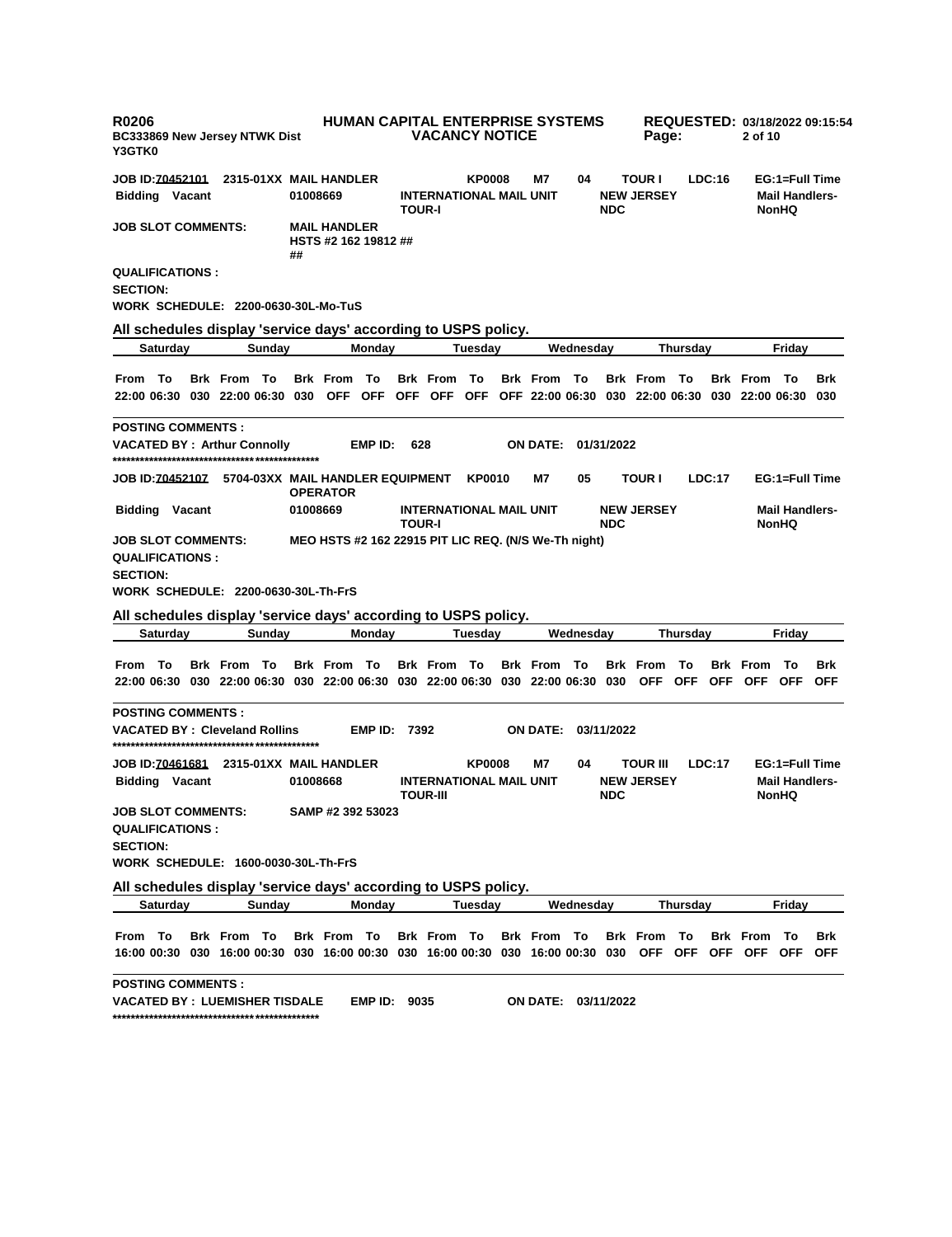| Y3GTK0                                                                 | <b>R0206</b>          |     | BC333869 New Jersey NTWK Dist                                                                         |        |          |                                                     | <b>HUMAN CAPITAL ENTERPRISE SYSTEMS</b> |                                       | <b>VACANCY NOTICE</b>                           |                     |           |            | Page:                              |                                 |               | 3 of 10                                                                            |                                                         | REQUESTED: 03/18/2022 09:15:54 |
|------------------------------------------------------------------------|-----------------------|-----|-------------------------------------------------------------------------------------------------------|--------|----------|-----------------------------------------------------|-----------------------------------------|---------------------------------------|-------------------------------------------------|---------------------|-----------|------------|------------------------------------|---------------------------------|---------------|------------------------------------------------------------------------------------|---------------------------------------------------------|--------------------------------|
| <b>JOB ID:70506082</b>                                                 |                       |     |                                                                                                       |        |          | 5704-03XX MAIL HANDLER EQUIPMENT<br><b>OPERATOR</b> |                                         |                                       | <b>KP0010</b>                                   | M7                  | 05        |            | <b>TOUR III</b>                    |                                 | LDC:17        |                                                                                    | EG:1=Full Time                                          |                                |
|                                                                        | <b>Bidding Vacant</b> |     |                                                                                                       |        | 01008764 |                                                     |                                         |                                       | <b>BULK MAIL UNIT TOUR-III</b>                  |                     |           | <b>NDC</b> | <b>NEW JERSEY</b>                  |                                 |               |                                                                                    | <b>Mail Handlers-</b><br><b>NonHQ</b>                   |                                |
| <b>JOB SLOT COMMENTS:</b><br><b>QUALIFICATIONS:</b><br><b>SECTION:</b> |                       |     | <b>WORK SCHEDULE: 1400-2230-30L-Mo-TuS</b>                                                            |        |          | LOW VOL 331 22913 PIT LIC REQ.                      |                                         |                                       |                                                 |                     |           |            |                                    |                                 |               |                                                                                    |                                                         |                                |
|                                                                        |                       |     | All schedules display 'service days' according to USPS policy.                                        |        |          |                                                     |                                         |                                       |                                                 |                     |           |            |                                    |                                 |               |                                                                                    |                                                         |                                |
|                                                                        | <b>Saturday</b>       |     |                                                                                                       | Sunday |          |                                                     | Monday                                  |                                       | Tuesday                                         |                     | Wednesday |            |                                    | <b>Thursday</b>                 |               |                                                                                    | Friday                                                  |                                |
| From To                                                                |                       |     | <b>Brk From To</b><br>14:00 22:30 030 14:00 22:30 030                                                 |        |          | <b>Brk From To</b><br>OFF OFF                       |                                         | <b>Brk From To</b>                    |                                                 | <b>Brk</b> From     | To        |            | <b>Brk</b> From                    | - То                            |               | <b>Brk</b> From<br>OFF OFF OFF OFF 14:00 22:30 030 14:00 22:30 030 14:00 22:30 030 | - То                                                    | Brk                            |
| <b>POSTING COMMENTS:</b>                                               |                       |     |                                                                                                       |        |          |                                                     |                                         |                                       |                                                 |                     |           |            |                                    |                                 |               |                                                                                    |                                                         |                                |
|                                                                        |                       |     | VACATED BY: Malcolm Robinson                                                                          |        |          |                                                     | <b>EMP ID: 2882</b>                     |                                       |                                                 | ON DATE:            |           | 03/11/2022 |                                    |                                 |               |                                                                                    |                                                         |                                |
| JOB ID: <u>70506088</u>                                                |                       |     |                                                                                                       |        |          | 5704-03XX MAIL HANDLER EQUIPMENT<br><b>OPERATOR</b> |                                         |                                       | <b>KP0010</b>                                   | M7                  | 05        |            | TOUR II                            |                                 | LDC:17        |                                                                                    | EG:1=Full Time                                          |                                |
|                                                                        | <b>Bidding Vacant</b> |     |                                                                                                       |        | 01008763 |                                                     |                                         |                                       | <b>BULK MAIL UNIT TOUR-II</b>                   |                     |           | <b>NDC</b> | <b>NEW JERSEY</b>                  |                                 |               |                                                                                    | <b>Mail Handlers-</b><br><b>NonHQ</b>                   |                                |
| <b>JOB SLOT COMMENTS:</b><br><b>QUALIFICATIONS:</b><br><b>SECTION:</b> |                       |     |                                                                                                       |        |          | <b>EAST DKS PIT LIC REQ. 235 229 12</b>             |                                         |                                       |                                                 |                     |           |            |                                    |                                 |               |                                                                                    |                                                         |                                |
|                                                                        |                       |     | WORK SCHEDULE: 0600-1430-30L-Th-FrS                                                                   |        |          |                                                     |                                         |                                       |                                                 |                     |           |            |                                    |                                 |               |                                                                                    |                                                         |                                |
|                                                                        |                       |     | All schedules display 'service days' according to USPS policy.                                        |        |          |                                                     |                                         |                                       |                                                 |                     |           |            |                                    |                                 |               |                                                                                    |                                                         |                                |
|                                                                        | Saturday              |     |                                                                                                       | Sunday |          |                                                     | Monday                                  |                                       | Tuesday                                         |                     | Wednesday |            |                                    | Thursday                        |               |                                                                                    | Friday                                                  |                                |
|                                                                        |                       |     |                                                                                                       |        |          |                                                     |                                         |                                       |                                                 |                     |           |            |                                    |                                 |               |                                                                                    |                                                         |                                |
| From To                                                                |                       |     | <b>Brk From To</b><br>06:00 14:30 030 06:00 14:30 030 06:00 14:30 030 06:00 14:30 030 06:00 14:30 030 |        |          | <b>Brk From To</b>                                  |                                         | <b>Brk From To</b>                    |                                                 | <b>Brk</b> From     | To        |            | <b>Brk</b> From                    | To<br>OFF OFF                   |               | <b>Brk</b> From<br>OFF OFF OFF                                                     | То                                                      | Brk<br><b>OFF</b>              |
| <b>POSTING COMMENTS:</b>                                               |                       |     |                                                                                                       |        |          |                                                     |                                         |                                       |                                                 |                     |           |            |                                    |                                 |               |                                                                                    |                                                         |                                |
|                                                                        |                       |     | <b>VACATED BY: Gertrudes Bate</b>                                                                     |        |          |                                                     | <b>EMP ID: 6686</b>                     |                                       |                                                 | ON DATE: 03/11/2022 |           |            |                                    |                                 |               |                                                                                    |                                                         |                                |
| <b>JOB ID:70644067</b>                                                 | <b>Bidding Vacant</b> |     |                                                                                                       |        | 01008669 | 2315-01XX MAIL HANDLER                              |                                         | <b>TOUR-I</b>                         | <b>KP0008</b><br><b>INTERNATIONAL MAIL UNIT</b> | M7                  | 04        | <b>NDC</b> | <b>TOUR I</b><br><b>NEW JERSEY</b> |                                 | <b>LDC:17</b> |                                                                                    | EG:1=Full Time<br><b>Mail Handlers-</b><br><b>NonHQ</b> |                                |
| JOB SLOT COMMENTS:<br><b>QUALIFICATIONS:</b><br><b>SECTION:</b>        |                       |     | <b>WORK SCHEDULE: 0230-1100-30L-Su-MoS</b>                                                            |        |          | Platform 163 21217                                  |                                         |                                       |                                                 |                     |           |            |                                    |                                 |               |                                                                                    |                                                         |                                |
|                                                                        |                       |     |                                                                                                       |        |          |                                                     |                                         |                                       |                                                 |                     |           |            |                                    |                                 |               |                                                                                    |                                                         |                                |
|                                                                        | Saturday              |     | All schedules display 'service days' according to USPS policy.                                        | Sunday |          |                                                     | Monday                                  |                                       | Tuesday                                         |                     | Wednesday |            |                                    | <b>Thursday</b>                 |               |                                                                                    | Friday                                                  |                                |
| From To                                                                | 02:30 11:00           | 030 | <b>Brk From To</b><br>OFF OFF                                                                         |        |          | <b>Brk From To</b><br>OFF OFF OFF                   |                                         | <b>Brk From To</b><br>OFF 02:30 11:00 |                                                 | <b>Brk From To</b>  |           |            | <b>Brk From To</b>                 | 030 02:30 11:00 030 02:30 11:00 |               | <b>Brk From To</b><br>030 02:30 11:00                                              |                                                         | Brk<br>030                     |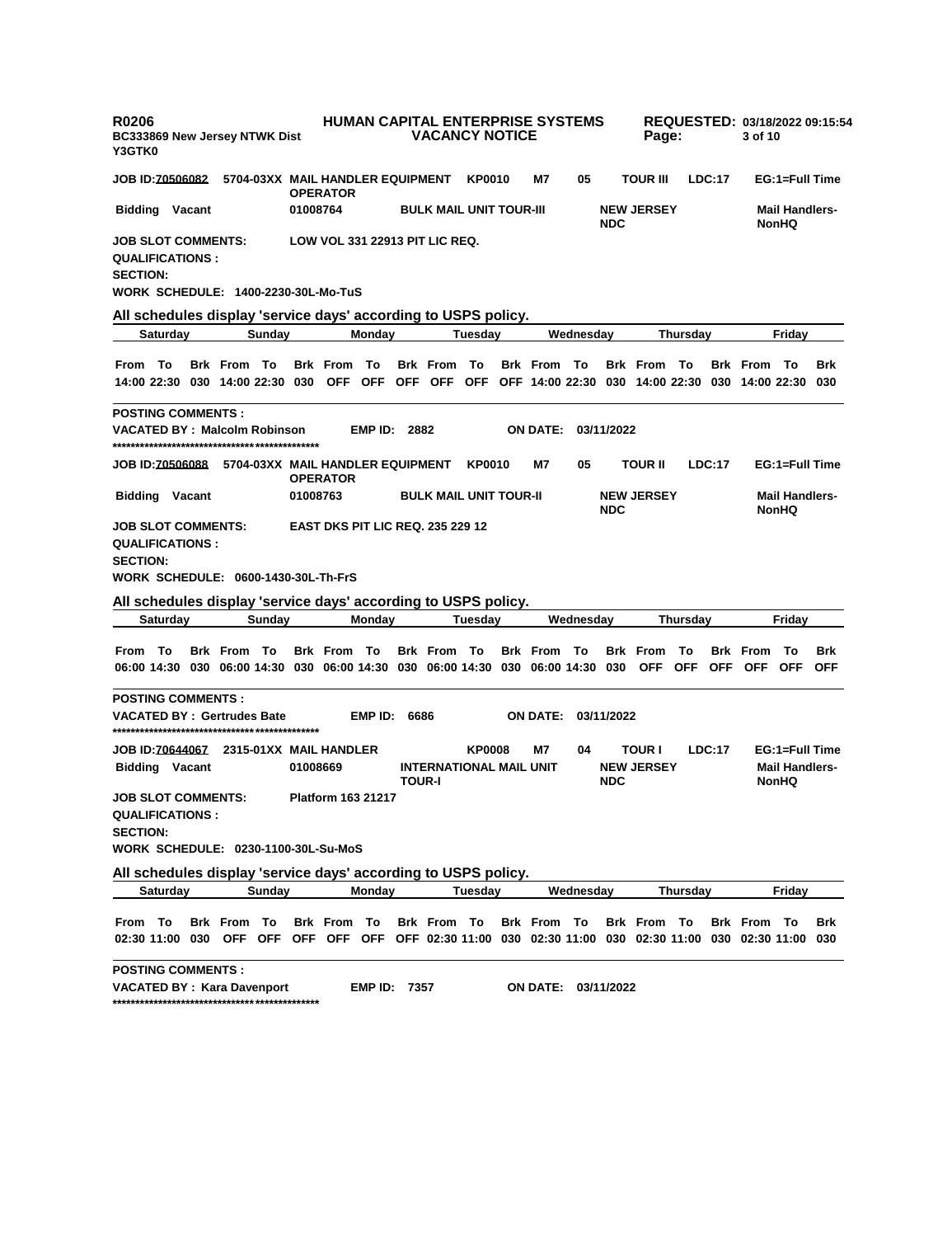| <b>R0206</b><br><b>BC333869 New Jersey NTWK Dist</b><br>Y3GTK0                                                        |                        |          | <b>HUMAN CAPITAL ENTERPRISE SYSTEMS</b> |                     | <b>VACANCY NOTICE</b>                             |                |                     |           |            | Page:                                |                 |        | 4 of 10                        |                                                         | REQUESTED: 03/18/2022 09:15:54 |
|-----------------------------------------------------------------------------------------------------------------------|------------------------|----------|-----------------------------------------|---------------------|---------------------------------------------------|----------------|---------------------|-----------|------------|--------------------------------------|-----------------|--------|--------------------------------|---------------------------------------------------------|--------------------------------|
| JOB ID: <u>70644266</u>                                                                                               | 2315-01XX MAIL HANDLER |          |                                         |                     |                                                   | <b>KP0008</b>  | M7                  | 04        |            | <b>TOUR II</b>                       |                 | LDC:12 |                                | EG:1=Full Time                                          |                                |
| <b>Bidding Vacant</b>                                                                                                 |                        | 01008667 |                                         |                     | <b>INTERNATIONAL MAIL UNIT</b><br><b>TOUR-II</b>  |                |                     |           | <b>NDC</b> | <b>NEW JERSEY</b>                    |                 |        |                                | <b>Mail Handlers-</b><br><b>NonHQ</b>                   |                                |
| <b>JOB SLOT COMMENTS:</b><br><b>QUALIFICATIONS :</b><br><b>SECTION:</b><br><b>WORK SCHEDULE: 1000-1830-30L-Th-FrS</b> |                        |          | FSS #4 294 53822                        |                     |                                                   |                |                     |           |            |                                      |                 |        |                                |                                                         |                                |
| All schedules display 'service days' according to USPS policy.                                                        |                        |          |                                         |                     |                                                   |                |                     |           |            |                                      |                 |        |                                |                                                         |                                |
| Saturday                                                                                                              | Sunday                 |          | Monday                                  |                     |                                                   | Tuesday        |                     | Wednesday |            |                                      | <b>Thursdav</b> |        |                                | Friday                                                  |                                |
| From To<br>10:00 18:30 030 10:00 18:30 030 10:00 18:30 030 10:00 18:30 030 10:00 18:30 030 OFF OFF                    | <b>Brk From To</b>     |          | <b>Brk From To</b>                      |                     | Brk From To                                       |                | <b>Brk From To</b>  |           |            | <b>Brk</b> From                      | Το              |        | <b>Brk</b> From<br>OFF OFF OFF | To                                                      | <b>Brk</b><br><b>OFF</b>       |
| <b>POSTING COMMENTS :</b><br>VACATED BY : Cynthia Williams                                                            |                        |          | EMP ID:                                 |                     | 3398                                              |                | <b>ON DATE:</b>     |           | 03/11/2022 |                                      |                 |        |                                |                                                         |                                |
| JOB ID: 70644457 2315-01XX MAIL HANDLER<br><b>Bidding Vacant</b>                                                      |                        | 01008668 |                                         |                     | <b>INTERNATIONAL MAIL UNIT</b><br><b>TOUR-III</b> | <b>KP0008</b>  | M7                  | 04        | <b>NDC</b> | <b>TOUR III</b><br><b>NEW JERSEY</b> |                 | LDC:12 |                                | EG:1=Full Time<br><b>Mail Handlers-</b><br><b>NonHQ</b> |                                |
| <b>JOB SLOT COMMENTS:</b><br><b>QUALIFICATIONS :</b><br><b>SECTION:</b><br>WORK SCHEDULE: 1800-0230-30L-Su-MoS        |                        |          | FSS #1 391 53823                        |                     |                                                   |                |                     |           |            |                                      |                 |        |                                |                                                         |                                |
| All schedules display 'service days' according to USPS policy.<br>Saturday                                            | Sunday                 |          | Monday                                  |                     |                                                   | Tuesday        |                     | Wednesday |            |                                      | Thursday        |        |                                | Friday                                                  |                                |
|                                                                                                                       |                        |          |                                         |                     |                                                   |                |                     |           |            |                                      |                 |        |                                |                                                         |                                |
| From To<br>18:00 02:30 030 OFF OFF OFF OFF OFF OFF 18:00 02:30 030 18:00 02:30 030 18:00 02:30 030 18:00 02:30 030    | <b>Brk From To</b>     |          | <b>Brk From To</b>                      |                     | Brk From To                                       |                | <b>Brk From To</b>  |           |            | <b>Brk From To</b>                   |                 |        | <b>Brk From To</b>             |                                                         | Brk                            |
| <b>POSTING COMMENTS :</b><br>VACATED BY : TYSHEKA CLARK                                                               |                        |          |                                         | <b>EMP ID: 6700</b> |                                                   |                | ON DATE:            |           | 02/04/2022 |                                      |                 |        |                                |                                                         |                                |
| <b>Bidding Vacant</b>                                                                                                 |                        | 01008763 |                                         |                     | <b>BULK MAIL UNIT TOUR-II</b>                     | <b>KP0008</b>  | M7                  | 04        | <b>NDC</b> | <b>TOUR II</b><br><b>NEW JERSEY</b>  |                 | LDC:17 |                                | EG:1=Full Time<br><b>Mail Handlers-</b><br><b>NonHQ</b> |                                |
| JOB SLOT COMMENTS:<br><b>QUALIFICATIONS :</b><br><b>SECTION:</b><br>WORK SCHEDULE: 0600-1430-30L-Tu-WeS               |                        |          | SO. INB DOCKS 236 210 12##              |                     |                                                   |                |                     |           |            |                                      |                 |        |                                |                                                         |                                |
| All schedules display 'service days' according to USPS policy.                                                        |                        |          |                                         |                     |                                                   |                |                     |           |            |                                      |                 |        |                                |                                                         |                                |
| <b>Saturday</b>                                                                                                       | Sunday                 |          | Monday                                  |                     |                                                   | <b>Tuesday</b> |                     | Wednesday |            |                                      | <b>Thursday</b> |        |                                | Friday                                                  |                                |
| From To<br>06:00 14:30 030 06:00 14:30 030 06:00 14:30 030 OFF OFF OFF OFF OFF OFF 06:00 14:30 030 06:00 14:30 030    | <b>Brk From To</b>     |          | Brk From To                             |                     | Brk From To                                       |                | Brk From To         |           |            | <b>Brk From To</b>                   |                 |        | <b>Brk From To</b>             |                                                         | Brk                            |
| <b>POSTING COMMENTS :</b><br><b>VACATED BY: Esther Delearie</b>                                                       |                        |          |                                         | <b>EMP ID: 1080</b> |                                                   |                | ON DATE: 03/11/2022 |           |            |                                      |                 |        |                                |                                                         |                                |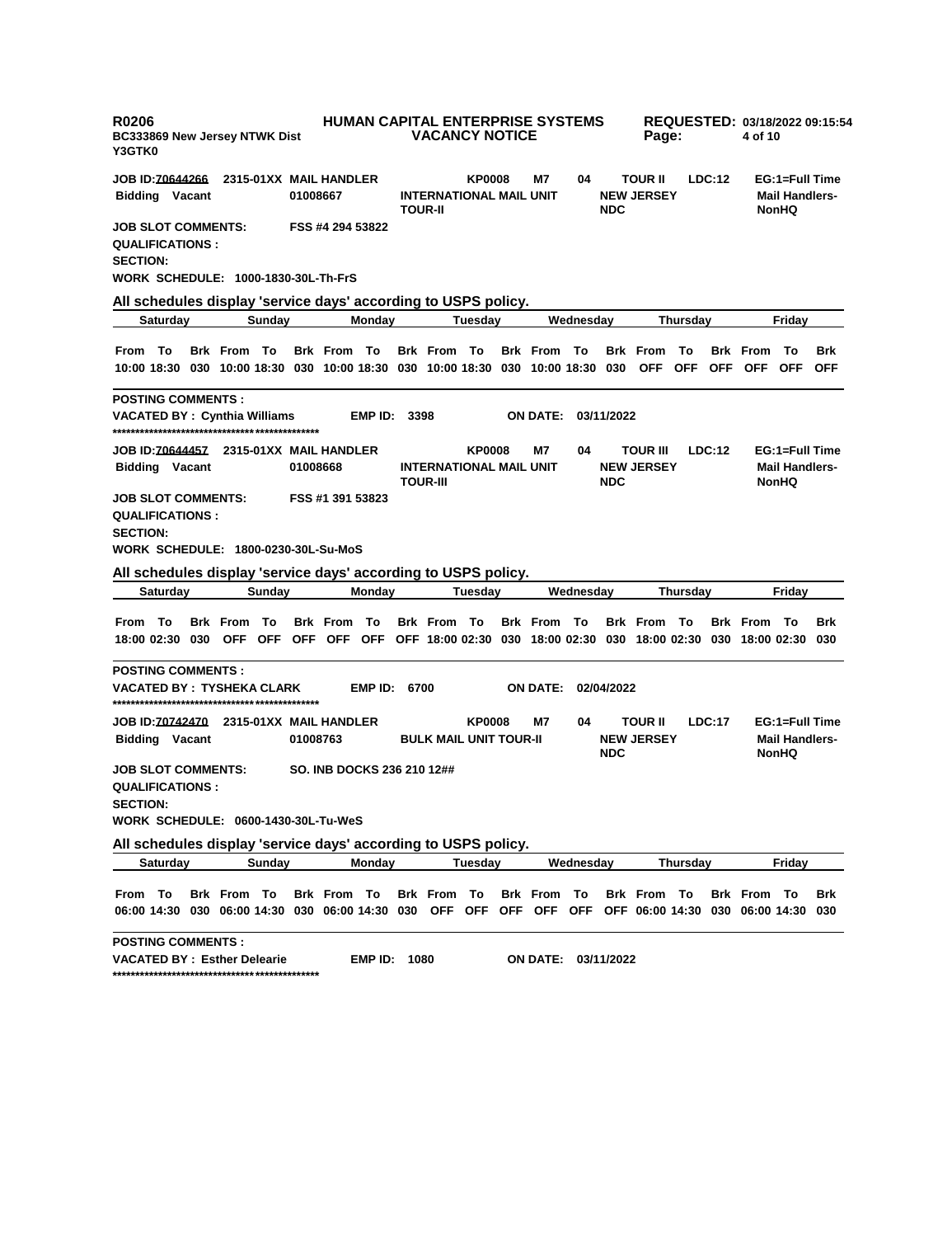| R0206<br><b>BC333869 New Jersey NTWK Dist</b><br><b>Y3GTK0</b>                                                                           |                              | <b>HUMAN CAPITAL ENTERPRISE SYSTEMS</b><br><b>VACANCY NOTICE</b>  |                               | Page:                                         | REQUESTED: 03/18/2022 09:15:54<br>5 of 10               |
|------------------------------------------------------------------------------------------------------------------------------------------|------------------------------|-------------------------------------------------------------------|-------------------------------|-----------------------------------------------|---------------------------------------------------------|
| <b>JOB ID:70954588</b><br>2315-01XX MAIL HANDLER                                                                                         |                              | <b>KP0008</b>                                                     | M7<br>04                      | <b>TOUR II</b><br>LDC:17                      | EG:1=Full Time                                          |
| <b>Bidding Vacant</b>                                                                                                                    | 01008667                     | <b>INTERNATIONAL MAIL UNIT</b><br><b>TOUR-II</b>                  | <b>NDC</b>                    | <b>NEW JERSEY</b>                             | <b>Mail Handlers-</b><br><b>NonHQ</b>                   |
| <b>JOB SLOT COMMENTS:</b><br><b>QUALIFICATIONS :</b><br><b>SECTION:</b>                                                                  | APPS 288 24522               |                                                                   |                               |                                               |                                                         |
| WORK SCHEDULE: 0800-1630-30L-Tu-WeS                                                                                                      |                              |                                                                   |                               |                                               |                                                         |
| All schedules display 'service days' according to USPS policy.                                                                           |                              |                                                                   |                               |                                               |                                                         |
| Saturday<br>Sunday                                                                                                                       | <b>Mondav</b>                | Tuesday                                                           | Wednesday                     | Thursday                                      | Friday                                                  |
| From To<br><b>Brk From To</b><br>08:00 16:30 030 08:00 16:30 030 08:00 16:30 030 OFF OFF OFF OFF OFF OFF 08:00 16:30 030 08:00 16:30 030 | <b>Brk From To</b>           | <b>Brk From To</b>                                                | <b>Brk</b> From<br>То         | <b>Brk</b> From<br>— То                       | <b>Brk From To</b><br><b>Brk</b>                        |
| <b>POSTING COMMENTS :</b>                                                                                                                |                              |                                                                   |                               |                                               |                                                         |
| VACATED BY : Lian Wu                                                                                                                     | EMP ID:                      | 9904                                                              | <b>ON DATE:</b><br>03/11/2022 |                                               |                                                         |
| <b>Bidding Vacant</b>                                                                                                                    | 01008667                     | <b>KP0008</b><br><b>INTERNATIONAL MAIL UNIT</b><br><b>TOUR-II</b> | M7<br>04<br><b>NDC</b>        | <b>TOUR II</b><br>LDC:17<br><b>NEW JERSEY</b> | EG:1=Full Time<br><b>Mail Handlers-</b><br><b>NonHQ</b> |
| JOB SLOT COMMENTS:<br><b>QUALIFICATIONS :</b><br><b>SECTION:</b><br>WORK SCHEDULE: 0600-1430-30L-Sa-FrS                                  | STC 263 21232                |                                                                   |                               |                                               |                                                         |
| All schedules display 'service days' according to USPS policy.                                                                           |                              |                                                                   |                               |                                               |                                                         |
| <b>Saturday</b><br>Sunday                                                                                                                | Monday                       | Tuesday                                                           | Wednesday                     | Thursday                                      | Friday                                                  |
| <b>Brk From To</b><br>From To<br>OFF OFF OFF 06:00 14:30 030 06:00 14:30 030 06:00 14:30 030 06:00 14:30 030 06:00 14:30 030 OFF OFF     | <b>Brk From To</b>           | <b>Brk From To</b>                                                | <b>Brk From To</b>            | <b>Brk From To</b>                            | - To<br><b>Brk</b><br><b>Brk</b> From<br><b>OFF</b>     |
| <b>POSTING COMMENTS :</b><br>VACATED BY : Rochelle Mercado                                                                               | EMP ID:                      | 534                                                               | <b>ON DATE:</b><br>03/11/2022 |                                               |                                                         |
| <b>Bidding Vacant</b>                                                                                                                    | 01008761                     | <b>KP0008</b><br><b>BULK MAIL UNIT TOUR-I</b>                     | M7<br>04<br><b>NDC</b>        | <b>TOUR I</b><br>LDC:16<br><b>NEW JERSEY</b>  | EG:1=Full Time<br><b>Mail Handlers-</b><br><b>NonHQ</b> |
| JOB SLOT COMMENTS:<br><b>QUALIFICATIONS :</b><br><b>SECTION: BULK</b><br>WORK SCHEDULE: 2200-0630-30L-Sa-SuS                             | <b>EAST DOCKS 135 210 11</b> |                                                                   |                               |                                               |                                                         |
| All schedules display 'service days' according to USPS policy.                                                                           |                              |                                                                   |                               |                                               |                                                         |
| <b>Saturday</b><br>Sunday                                                                                                                | Monday                       | Tuesday                                                           | Wednesdav                     | Thursday                                      | Friday                                                  |
| From To<br>Brk From To<br>OFF OFF OFF OFF OFF OFF 22:00 06:30 030 22:00 06:30 030 22:00 06:30 030 22:00 06:30 030 22:00 06:30 030        | Brk From To                  | Brk From To                                                       | Brk From To                   | <b>Brk From To</b>                            | <b>Brk From To</b><br>Brk                               |
| <b>POSTING COMMENTS :</b><br>VACATED BY :  JEREMY BUTLER                                                                                 | <b>EMP ID: 5262</b>          |                                                                   | ON DATE:<br>03/11/2022        |                                               |                                                         |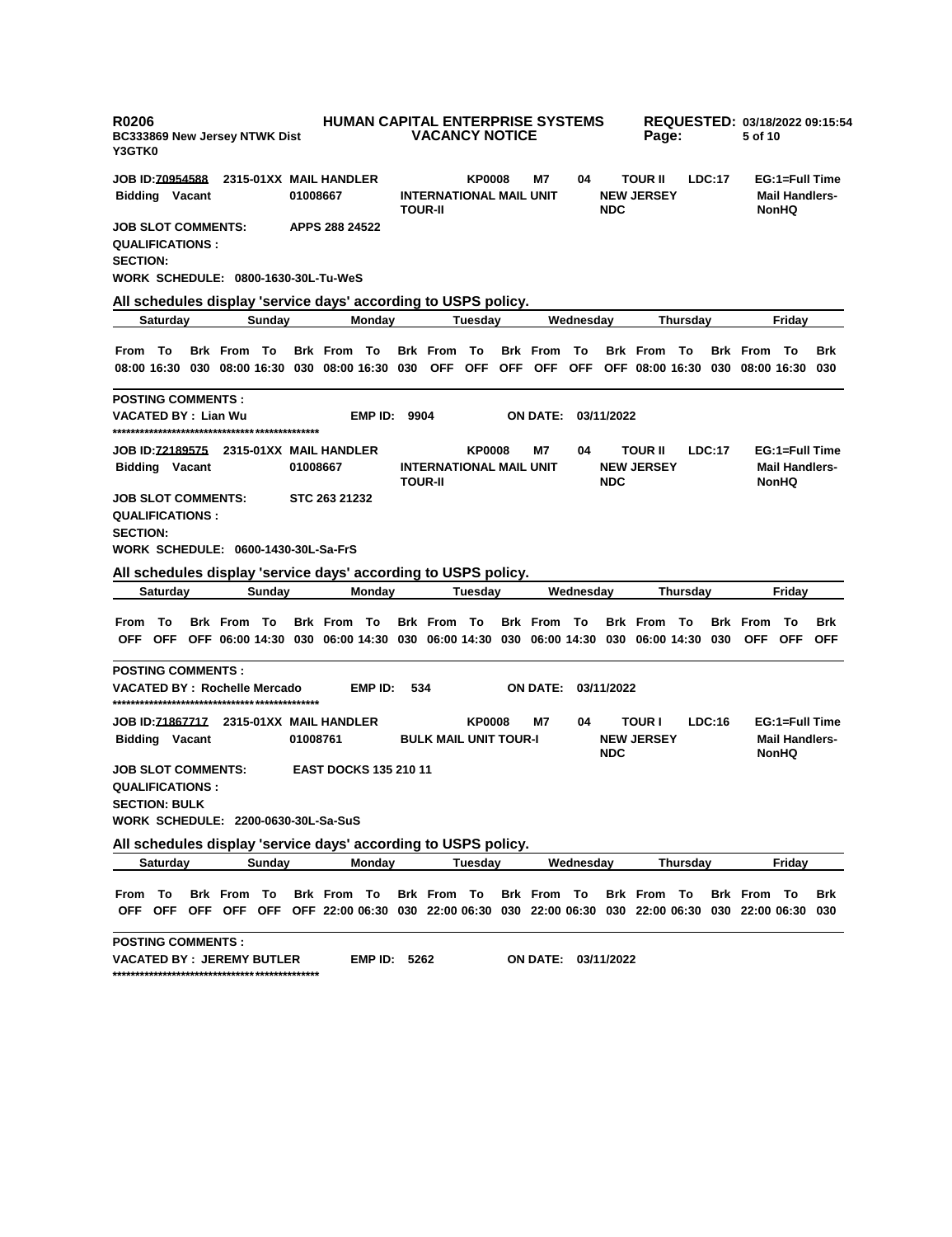| R0206<br>BC333869 New Jersey NTWK Dist<br>Y3GTK0                                                                                                                               |                          | <b>HUMAN CAPITAL ENTERPRISE SYSTEMS</b><br><b>VACANCY NOTICE</b> |                     | Page:                                               | REQUESTED: 03/18/2022 09:15:54<br>6 of 10               |
|--------------------------------------------------------------------------------------------------------------------------------------------------------------------------------|--------------------------|------------------------------------------------------------------|---------------------|-----------------------------------------------------|---------------------------------------------------------|
| JOB ID: <u>71867758</u><br>2315-01XX MAIL HANDLER<br><b>Bidding Vacant</b>                                                                                                     | 01008763                 | <b>KP0008</b><br>M7<br><b>BULK MAIL UNIT TOUR-II</b>             | 04<br><b>NDC</b>    | <b>TOUR II</b><br>LDC:17<br><b>NEW JERSEY</b>       | EG:1=Full Time<br><b>Mail Handlers-</b><br><b>NonHQ</b> |
| JOB SLOT COMMENTS:<br><b>QUALIFICATIONS :</b><br><b>SECTION: BULK</b>                                                                                                          | <b>REWRAP 250 109 12</b> |                                                                  |                     |                                                     |                                                         |
| WORK SCHEDULE: 0600-1430-30L-Mo-TuS<br>All schedules display 'service days' according to USPS policy.                                                                          |                          |                                                                  |                     |                                                     |                                                         |
| <b>Saturday</b><br>Sundav                                                                                                                                                      | <b>Monday</b>            | Tuesday                                                          | Wednesday           | Thursday                                            | Friday                                                  |
| <b>Brk From To</b><br>From To<br>06:00 14:30 030 06:00 14:30 030 OFF OFF OFF OFF OFF OFF 06:00 14:30 030 06:00 14:30 030 06:00 14:30 030                                       | <b>Brk From To</b>       | <b>Brk From To</b><br><b>Brk From To</b>                         |                     | <b>Brk From To</b>                                  | <b>Brk From To</b><br><b>Brk</b>                        |
| <b>POSTING COMMENTS :</b>                                                                                                                                                      |                          |                                                                  |                     |                                                     |                                                         |
| <b>VACATED BY: Teresita Natividad</b>                                                                                                                                          | EMP ID: 8910             | <b>ON DATE:</b>                                                  | 12/30/2021          |                                                     |                                                         |
| <b>Bidding Vacant</b>                                                                                                                                                          | 01008763                 | <b>KP0008</b><br>М7<br><b>BULK MAIL UNIT TOUR-II</b>             | 04<br><b>NDC</b>    | <b>TOUR II</b><br>LDC:17<br><b>NEW JERSEY</b>       | EG:1=Full Time<br><b>Mail Handlers-</b><br>NonHQ        |
| JOB SLOT COMMENTS:<br><b>QUALIFICATIONS :</b><br><b>SECTION: BULK</b><br>WORK SCHEDULE: 0600-1430-30L-Sa-FrS<br>All schedules display 'service days' according to USPS policy. | <b>REWRAP 250 109 12</b> |                                                                  |                     |                                                     |                                                         |
| <b>Saturday</b><br>Sunday                                                                                                                                                      | Monday                   | Tuesday                                                          | Wednesday           | Thursday                                            | Friday                                                  |
| From To<br><b>Brk From To</b><br>OFF OFF OFF 06:00 14:30 030 06:00 14:30 030 06:00 14:30 030 06:00 14:30 030 06:00 14:30 030 OFF OFF OFF                                       | <b>Brk From To</b>       | <b>Brk From To</b><br><b>Brk From To</b>                         |                     | <b>Brk From To</b>                                  | <b>Brk From To</b><br><b>Brk</b>                        |
| <b>POSTING COMMENTS :</b><br>VACATED BY :  ASHLEY FORD                                                                                                                         | EMP ID:<br>675           | ON DATE:                                                         | 01/14/2022          |                                                     |                                                         |
| JOB ID:95372621 2315-01XX MAIL HANDLER<br><b>Bidding Vacant</b>                                                                                                                | 01008764                 | <b>KP0008</b><br>M7<br><b>BULK MAIL UNIT TOUR-III</b>            | 04<br><b>NDC</b>    | <b>TOUR III</b><br>LDC:16<br><b>NEW JERSEY BULK</b> | EG:1=Full Time<br><b>Mail Handlers-</b><br><b>NonHQ</b> |
| <b>JOB SLOT COMMENTS:</b><br><b>QUALIFICATIONS :</b><br><b>SECTION: BULK</b><br>WORK SCHEDULE: 1400-2230-30L-Mo-TuS                                                            | <b>HSUS 345 93913</b>    |                                                                  |                     |                                                     |                                                         |
| All schedules display 'service days' according to USPS policy.                                                                                                                 |                          |                                                                  |                     |                                                     |                                                         |
| Saturday<br>Sunday                                                                                                                                                             | Monday                   | Tuesday                                                          | Wednesday           | Thursday                                            | Friday                                                  |
| From To<br><b>Brk From To</b><br>14:00 22:30 030 14:00 22:30 030 OFF OFF OFF OFF OFF OFF 14:00 22:30 030 14:00 22:30 030 14:00 22:30 030                                       | Brk From To              | Brk From To                                                      | Brk From To         | Brk From To                                         | <b>Brk From To</b><br>Brk                               |
| <b>POSTING COMMENTS :</b><br>VACATED BY :  SHAINA EASLEY                                                                                                                       | <b>EMP ID: 9836</b>      |                                                                  | ON DATE: 03/11/2022 |                                                     |                                                         |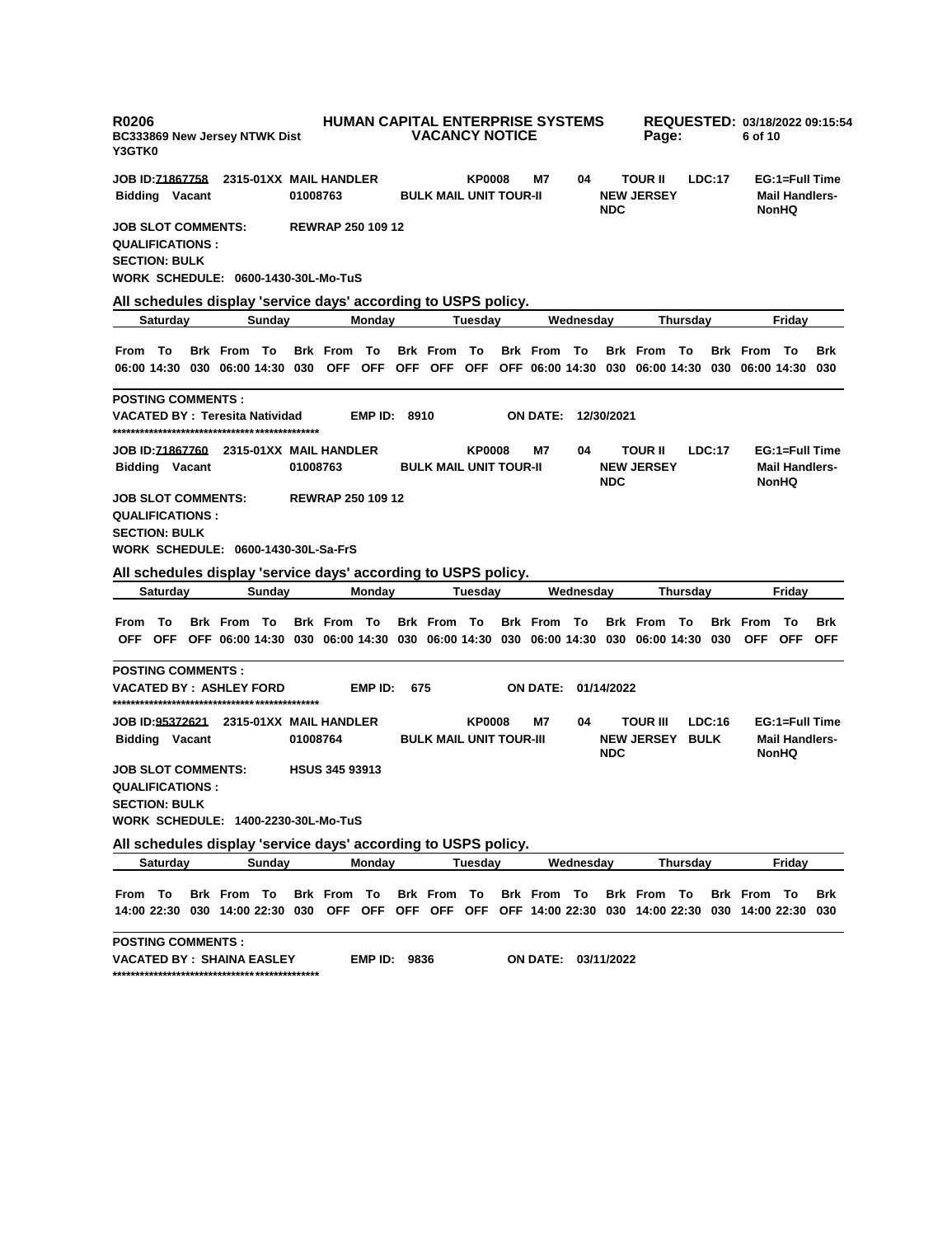| R0206<br>BC333869 New Jersey NTWK Dist<br>Y3GTK0                                                                          |                 |  |                    |        |          |                                                     |                     |     | <b>HUMAN CAPITAL ENTERPRISE SYSTEMS</b><br><b>VACANCY NOTICE</b> |               |                    |           |            | Page:                                                                                                                      |                 |        | 7 of 10            |                                                         | REQUESTED: 03/18/2022 09:15:54 |
|---------------------------------------------------------------------------------------------------------------------------|-----------------|--|--------------------|--------|----------|-----------------------------------------------------|---------------------|-----|------------------------------------------------------------------|---------------|--------------------|-----------|------------|----------------------------------------------------------------------------------------------------------------------------|-----------------|--------|--------------------|---------------------------------------------------------|--------------------------------|
| JOB ID: <u>95467257</u>                                                                                                   |                 |  |                    |        |          | 5704-03XX MAIL HANDLER EQUIPMENT<br><b>OPERATOR</b> |                     |     |                                                                  | <b>KP0010</b> | М7                 | 05        |            | <b>TOUR II</b>                                                                                                             |                 | LDC:17 |                    | EG:1=Full Time                                          |                                |
| <b>Bidding Vacant</b>                                                                                                     |                 |  |                    |        | 01008763 |                                                     |                     |     | <b>BULK MAIL UNIT TOUR-II</b>                                    |               |                    |           | <b>NDC</b> | <b>NEW JERSEY BULK</b>                                                                                                     |                 |        |                    | <b>Mail Handlers-</b><br><b>NonHQ</b>                   |                                |
| <b>JOB SLOT COMMENTS:</b><br><b>QUALIFICATIONS:</b><br><b>SECTION: BULK</b><br><b>WORK SCHEDULE: 0600-1430-30L-Su-MoS</b> |                 |  |                    |        |          |                                                     |                     |     | <b>PIT LIC REQ. SO. CONT DKS 237 229 12</b>                      |               |                    |           |            |                                                                                                                            |                 |        |                    |                                                         |                                |
| All schedules display 'service days' according to USPS policy.                                                            |                 |  |                    |        |          |                                                     |                     |     |                                                                  |               |                    | Wednesdav |            |                                                                                                                            |                 |        |                    |                                                         |                                |
|                                                                                                                           | Saturday        |  |                    | Sunday |          |                                                     | Monday              |     |                                                                  | Tuesday       |                    |           |            |                                                                                                                            | Thursday        |        |                    | Friday                                                  |                                |
| From<br>06:00 14:30 030 OFF OFF OFF OFF OFF OFF OFF 06:00 14:30 030 06:00 14:30 030 06:00 14:30 030 06:00 14:30 030       | To              |  | <b>Brk</b> From    | To     |          | <b>Brk From To</b>                                  |                     |     | <b>Brk From To</b>                                               |               | <b>Brk From To</b> |           |            | <b>Brk</b> From                                                                                                            | To              |        | <b>Brk From To</b> |                                                         | <b>Brk</b>                     |
| <b>POSTING COMMENTS:</b><br><b>VACATED BY: Earl Thomas</b>                                                                |                 |  |                    |        |          |                                                     | EMP ID:             | 711 |                                                                  |               | <b>ON DATE:</b>    |           | 03/11/2022 |                                                                                                                            |                 |        |                    |                                                         |                                |
|                                                                                                                           |                 |  |                    |        |          |                                                     |                     |     |                                                                  | <b>KP0008</b> | Μ7                 | 04        |            | <b>TOUR III</b>                                                                                                            |                 | LDC:17 |                    | EG:1=Full Time                                          |                                |
| <b>Bidding Vacant</b>                                                                                                     |                 |  |                    |        | 01008668 |                                                     |                     |     | <b>INTERNATIONAL MAIL UNIT</b><br><b>TOUR-III</b>                |               |                    |           | <b>NDC</b> | <b>NEW JERSEY</b>                                                                                                          |                 |        |                    | <b>Mail Handlers-</b><br><b>NonHQ</b>                   |                                |
| <b>JOB SLOT COMMENTS:</b><br><b>QUALIFICATIONS:</b><br><b>SECTION: INTL</b><br>WORK SCHEDULE: 1600-0030-30L-Sa-SuS        |                 |  |                    |        |          | Samp #2 392 53023                                   |                     |     |                                                                  |               |                    |           |            |                                                                                                                            |                 |        |                    |                                                         |                                |
| All schedules display 'service days' according to USPS policy.                                                            |                 |  |                    |        |          |                                                     |                     |     |                                                                  |               |                    |           |            |                                                                                                                            |                 |        |                    |                                                         |                                |
|                                                                                                                           | <b>Saturday</b> |  |                    | Sunday |          |                                                     | Monday              |     |                                                                  | Tuesday       |                    | Wednesday |            |                                                                                                                            | <b>Thursday</b> |        |                    | Friday                                                  |                                |
| From                                                                                                                      | To              |  | <b>Brk</b> From    | To     |          | <b>Brk From To</b>                                  |                     |     | <b>Brk From To</b>                                               |               | <b>Brk</b> From    | То        |            | <b>Brk</b> From<br>OFF OFF OFF OFF OFF OFF 16:00 00:30 030 16:00 00:30 030 16:00 00:30 030 16:00 00:30 030 16:00 00:30 030 | To              |        | <b>Brk</b> From    | – То                                                    | <b>Brk</b>                     |
| <b>POSTING COMMENTS:</b><br>VACATED BY : Joji Mathew                                                                      |                 |  |                    |        |          |                                                     | <b>EMP ID: 5706</b> |     |                                                                  |               | <b>ON DATE:</b>    |           | 03/11/2022 |                                                                                                                            |                 |        |                    |                                                         |                                |
| JOB ID:71867500 2315-01XX MAIL HANDLER<br><b>Bidding Vacant</b>                                                           |                 |  |                    |        | 01008667 |                                                     |                     |     | <b>INTERNATIONAL MAIL UNIT</b><br><b>TOUR-II</b>                 | <b>KP0008</b> | Μ7                 | 04        | <b>NDC</b> | <b>TOUR II</b><br><b>NEW JERSEY</b>                                                                                        |                 | LDC:12 |                    | EG:1=Full Time<br><b>Mail Handlers-</b><br><b>NonHQ</b> |                                |
| <b>JOB SLOT COMMENTS:</b><br><b>QUALIFICATIONS:</b><br><b>SECTION: INTL</b><br>WORK SCHEDULE: 1000-1830-30L-Mo-TuS        |                 |  |                    |        |          | FSS #2 292 53822                                    |                     |     |                                                                  |               |                    |           |            |                                                                                                                            |                 |        |                    |                                                         |                                |
| All schedules display 'service days' according to USPS policy.                                                            |                 |  |                    |        |          |                                                     |                     |     |                                                                  |               |                    |           |            |                                                                                                                            |                 |        |                    |                                                         |                                |
|                                                                                                                           | <b>Saturday</b> |  |                    | Sunday |          |                                                     | Monday              |     |                                                                  | Tuesday       |                    | Wednesday |            |                                                                                                                            | Thursday        |        |                    | Friday                                                  |                                |
| From To<br>10:00 18:30 030 10:00 18:30 030 OFF OFF OFF OFF OFF OFF 10:00 18:30 030 10:00 18:30 030 10:00 18:30 030        |                 |  | <b>Brk From To</b> |        |          | <b>Brk From To</b>                                  |                     |     | Brk From To                                                      |               | <b>Brk From To</b> |           |            | <b>Brk From To</b>                                                                                                         |                 |        | <b>Brk From To</b> |                                                         | Brk                            |
| <b>POSTING COMMENTS:</b>                                                                                                  |                 |  |                    |        |          |                                                     |                     |     |                                                                  |               |                    |           |            |                                                                                                                            |                 |        |                    |                                                         |                                |

**VACATED BY : Yong Yum EMP ID: 9151 ON DATE: 03/11/2022 \*\*\*\*\*\*\*\*\*\*\*\*\*\*\*\*\*\*\*\*\*\*\*\*\*\*\*\*\*\*\*\*\*\*\*\*\*\*\*\*\*\*\*\*\***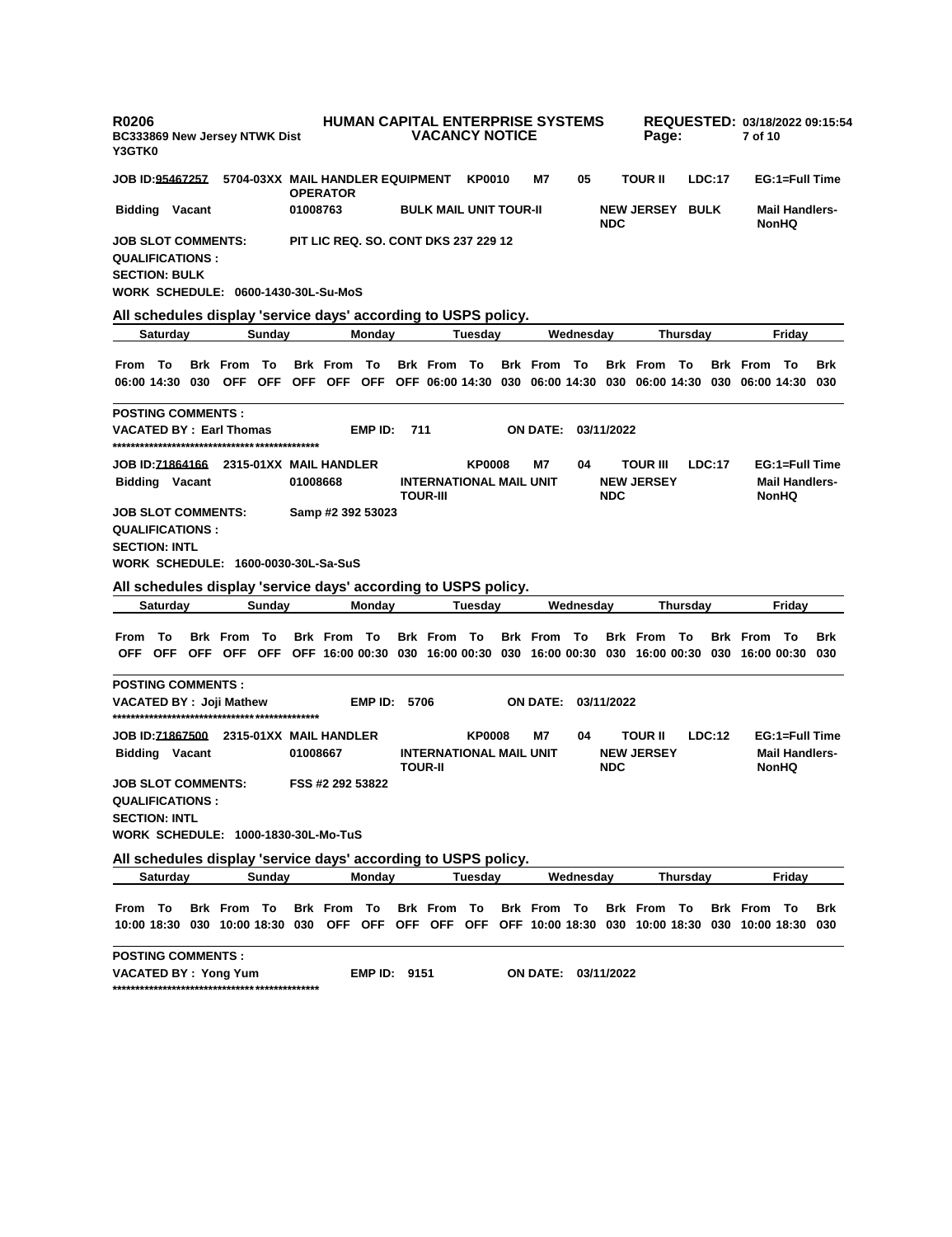| R0206<br><b>BC333869 New Jersey NTWK Dist</b><br>Y3GTK0                                                                                  |                          | <b>HUMAN CAPITAL ENTERPRISE SYSTEMS</b><br><b>VACANCY NOTICE</b>   |                               | Page:                                          | REQUESTED: 03/18/2022 09:15:54<br>8 of 10                        |
|------------------------------------------------------------------------------------------------------------------------------------------|--------------------------|--------------------------------------------------------------------|-------------------------------|------------------------------------------------|------------------------------------------------------------------|
| JOB ID: <u>71867504</u><br>2315-01XX MAIL HANDLER                                                                                        |                          | <b>KP0008</b>                                                      | M7<br>04                      | <b>TOUR II</b><br>LDC:17                       | EG:1=Full Time                                                   |
| <b>Bidding Vacant</b>                                                                                                                    | 01008667                 | <b>INTERNATIONAL MAIL UNIT</b><br><b>TOUR-II</b>                   | <b>NDC</b>                    | <b>NEW JERSEY</b>                              | <b>Mail Handlers-</b><br><b>NonHQ</b>                            |
| JOB SLOT COMMENTS:<br><b>QUALIFICATIONS :</b><br><b>SECTION: INTL</b>                                                                    | Samp #4 294 53022        |                                                                    |                               |                                                |                                                                  |
| <b>WORK SCHEDULE: 0800-1630-30L-Tu-WeS</b><br>All schedules display 'service days' according to USPS policy.                             |                          |                                                                    |                               |                                                |                                                                  |
| <b>Saturday</b><br>Sunday                                                                                                                | Monday                   | Tuesday                                                            | Wednesday                     | Thursday                                       | Fridav                                                           |
|                                                                                                                                          |                          |                                                                    |                               |                                                |                                                                  |
| <b>Brk From To</b><br>From To<br>08:00 16:30 030 08:00 16:30 030 08:00 16:30 030 OFF OFF OFF OFF OFF OFF 08:00 16:30 030 08:00 16:30 030 | <b>Brk From To</b>       | <b>Brk From To</b>                                                 | <b>Brk From To</b>            | <b>Brk From To</b>                             | <b>Brk From To</b><br>Brk                                        |
| <b>POSTING COMMENTS :</b>                                                                                                                |                          |                                                                    |                               |                                                |                                                                  |
| VACATED BY : Hao Ruan                                                                                                                    | EMP ID: 6179             |                                                                    | <b>ON DATE:</b><br>03/11/2022 |                                                |                                                                  |
| JOB ID: <u>71867628</u> 2315-01XX MAIL HANDLER<br><b>Bidding Vacant</b>                                                                  | 01008668                 | <b>KP0008</b><br><b>INTERNATIONAL MAIL UNIT</b><br><b>TOUR-III</b> | M7<br>04<br><b>NDC</b>        | <b>TOUR III</b><br>LDC:16<br><b>NEW JERSEY</b> | EG:1=Full Time<br><b>Mail Handlers-</b><br><b>NonHQ</b>          |
| <b>JOB SLOT COMMENTS:</b><br><b>QUALIFICATIONS :</b><br><b>SECTION: INTL</b><br>WORK SCHEDULE: 1400-2230-30L-Th-FrS                      | <b>HSTS #2 362 19923</b> |                                                                    |                               |                                                |                                                                  |
| All schedules display 'service days' according to USPS policy.                                                                           |                          |                                                                    |                               |                                                |                                                                  |
| Saturday<br>Sunday                                                                                                                       | Monday                   | Tuesday                                                            | Wednesday                     | Thursday                                       | Friday                                                           |
| <b>Brk From To</b><br>From To<br>14:00 22:30 030 14:00 22:30 030 14:00 22:30 030 14:00 22:30 030 14:00 22:30 030 OFF OFF                 | Brk From To              | <b>Brk From To</b>                                                 | <b>Brk From To</b>            | To<br><b>Brk</b> From                          | <b>Brk</b> From<br>To<br><b>Brk</b><br>OFF OFF OFF<br><b>OFF</b> |
| <b>POSTING COMMENTS :</b><br>VACATED BY : TAIKEYMA HARTFIELD                                                                             | EMP ID:                  | 7278                                                               | ON DATE:<br>03/11/2022        |                                                |                                                                  |
| JOB ID: <u>71867646</u> 2315-01XX MAIL HANDLER<br><b>Bidding Vacant</b>                                                                  | 01008668                 | <b>KP0008</b><br><b>INTERNATIONAL MAIL UNIT</b><br><b>TOUR-III</b> | M7<br>04<br><b>NDC</b>        | <b>TOUR III</b><br>LDC:17<br><b>NEW JERSEY</b> | EG:1=Full Time<br><b>Mail Handlers-</b><br><b>NonHQ</b>          |
| <b>JOB SLOT COMMENTS:</b><br><b>QUALIFICATIONS:</b><br><b>SECTION: INTL</b><br>WORK SCHEDULE: 1600-0030-30L-Tu-WeS                       | Samp #4 394 53023        |                                                                    |                               |                                                |                                                                  |
| All schedules display 'service days' according to USPS policy.                                                                           |                          |                                                                    |                               |                                                |                                                                  |
| <b>Saturday</b><br>Sunday                                                                                                                | Monday                   | <b>Tuesday</b>                                                     | Wednesday                     | <b>Thursday</b>                                | Friday                                                           |
| From To<br><b>Brk From To</b><br>16:00 00:30 030 16:00 00:30 030 16:00 00:30 030 OFF OFF OFF OFF OFF OFF 16:00 00:30 030 16:00 00:30 030 | Brk From To              | Brk From To                                                        | Brk From To                   | <b>Brk From To</b>                             | <b>Brk From To</b><br>Brk                                        |
| <b>POSTING COMMENTS :</b><br><b>VACATED BY : MICHAELIE OBIANWU</b>                                                                       | EMP ID:                  | 859                                                                | ON DATE: 03/11/2022           |                                                |                                                                  |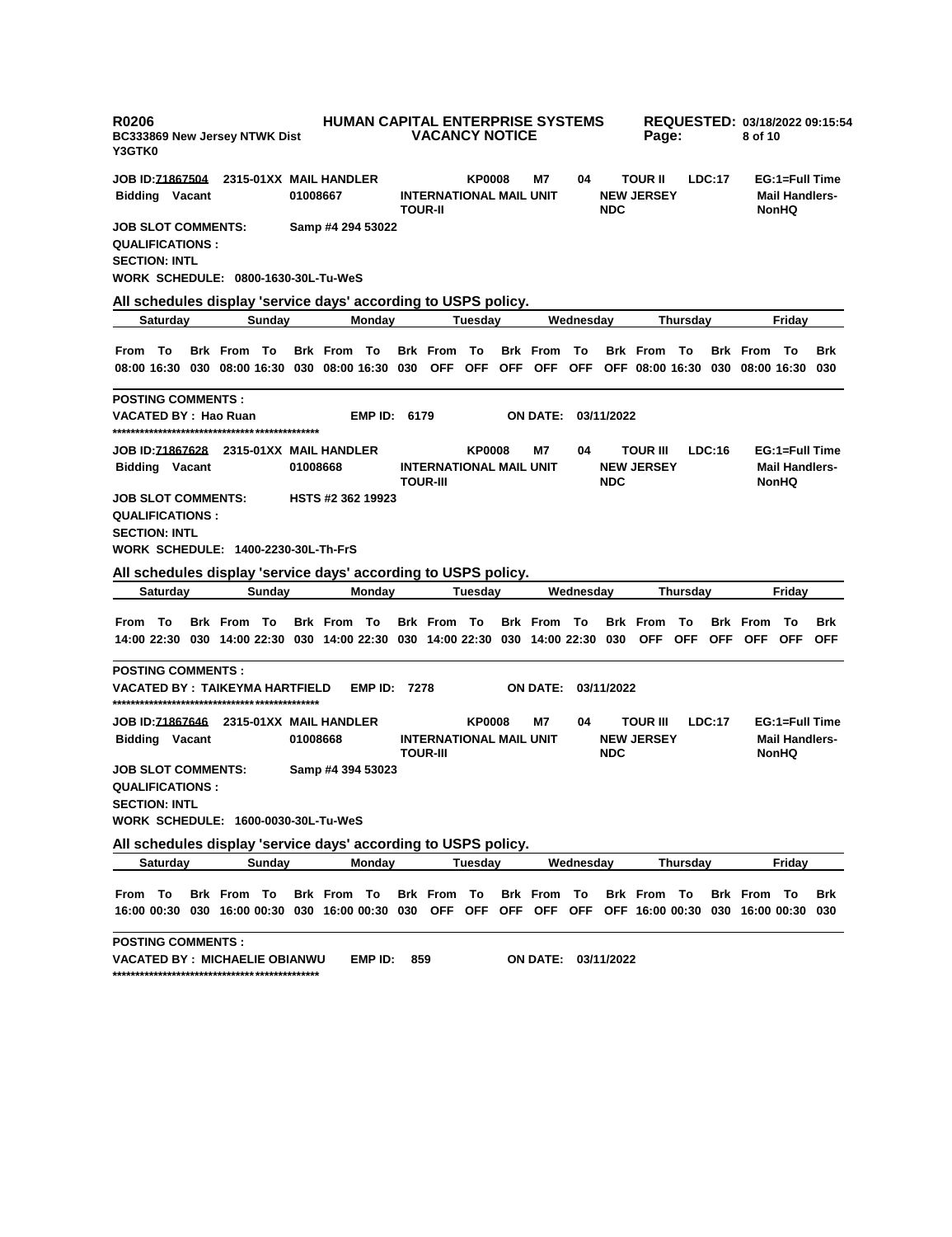| R0206<br><b>BC333869 New Jersey NTWK Dist</b><br>Y3GTK0              |                 |  |                    |        | <b>HUMAN CAPITAL ENTERPRISE SYSTEMS</b><br><b>VACANCY NOTICE</b> |                                                                                                                        |                     |                                                   |                |  |                     |           |            | REQUESTED: 03/18/2022 09:15:54<br>Page: |                  |        |                                           |                                                         |                          |
|----------------------------------------------------------------------|-----------------|--|--------------------|--------|------------------------------------------------------------------|------------------------------------------------------------------------------------------------------------------------|---------------------|---------------------------------------------------|----------------|--|---------------------|-----------|------------|-----------------------------------------|------------------|--------|-------------------------------------------|---------------------------------------------------------|--------------------------|
| JOB ID: <u>71867664</u>                                              |                 |  |                    |        |                                                                  | 2315-01XX MAIL HANDLER                                                                                                 |                     |                                                   | KP0008         |  | M7                  | 04        |            | <b>TOUR III</b>                         |                  | LDC:14 |                                           | EG:1=Full Time                                          |                          |
| <b>Bidding Vacant</b>                                                |                 |  |                    |        | 01008668                                                         |                                                                                                                        |                     | <b>INTERNATIONAL MAIL UNIT</b><br><b>TOUR-III</b> |                |  |                     |           | <b>NDC</b> | <b>NEW JERSEY</b>                       |                  |        |                                           | <b>Mail Handlers-</b><br><b>NonHQ</b>                   |                          |
| <b>JOB SLOT COMMENTS:</b><br><b>QUALIFICATIONS:</b>                  |                 |  |                    |        |                                                                  | SWYB 358 32123                                                                                                         |                     |                                                   |                |  |                     |           |            |                                         |                  |        |                                           |                                                         |                          |
| <b>SECTION: INTL</b>                                                 |                 |  |                    |        |                                                                  |                                                                                                                        |                     |                                                   |                |  |                     |           |            |                                         |                  |        |                                           |                                                         |                          |
|                                                                      |                 |  |                    |        |                                                                  | <b>WORK SCHEDULE: 1900-0330-30L-Su-ThS</b>                                                                             |                     |                                                   |                |  |                     |           |            |                                         |                  |        |                                           |                                                         |                          |
|                                                                      |                 |  |                    |        |                                                                  | All schedules display 'service days' according to USPS policy.                                                         |                     |                                                   |                |  |                     |           |            |                                         |                  |        |                                           |                                                         |                          |
|                                                                      | Saturday        |  |                    | Sunday |                                                                  | Monday                                                                                                                 |                     |                                                   | Tuesday        |  |                     | Wednesday |            |                                         | <b>Thursday</b>  |        |                                           | Friday                                                  |                          |
| From To                                                              |                 |  | Brk From To        |        |                                                                  | <b>Brk From To</b><br>19:00 03:30 030 OFF OFF OFF 19:00 03:30 030 19:00 03:30 030 19:00 03:30 030                      |                     | <b>Brk From To</b>                                |                |  | <b>Brk</b> From     | — То      |            | <b>Brk</b> From<br><b>OFF</b>           | To<br><b>OFF</b> |        | <b>Brk From To</b><br>OFF 19:00 03:30 030 |                                                         | <b>Brk</b>               |
|                                                                      |                 |  |                    |        |                                                                  |                                                                                                                        |                     |                                                   |                |  |                     |           |            |                                         |                  |        |                                           |                                                         |                          |
| <b>POSTING COMMENTS :</b><br>VACATED BY : KARLA BOOKER               |                 |  |                    |        |                                                                  |                                                                                                                        | <b>EMP ID: 2043</b> |                                                   |                |  | <b>ON DATE:</b>     |           | 03/11/2022 |                                         |                  |        |                                           |                                                         |                          |
| <b>Bidding Vacant</b>                                                |                 |  |                    |        | 01008668                                                         |                                                                                                                        |                     | <b>INTERNATIONAL MAIL UNIT</b><br><b>TOUR-III</b> | <b>KP0008</b>  |  | Μ7                  | 04        | <b>NDC</b> | <b>TOUR III</b><br><b>NEW JERSEY</b>    |                  | LDC:16 |                                           | EG:1=Full Time<br><b>Mail Handlers-</b><br><b>NonHQ</b> |                          |
| JOB SLOT COMMENTS:<br><b>QUALIFICATIONS:</b><br><b>SECTION: INTL</b> |                 |  |                    |        |                                                                  | <b>MLCUS 389 94223</b><br>WORK SCHEDULE: 1900-0330-30L-Su-FrS                                                          |                     |                                                   |                |  |                     |           |            |                                         |                  |        |                                           |                                                         |                          |
|                                                                      |                 |  |                    |        |                                                                  | All schedules display 'service days' according to USPS policy.                                                         |                     |                                                   |                |  |                     |           |            |                                         |                  |        |                                           |                                                         |                          |
|                                                                      | <b>Saturday</b> |  |                    | Sunday |                                                                  | Monday                                                                                                                 |                     |                                                   | Tuesday        |  |                     | Wednesday |            |                                         | <b>Thursday</b>  |        |                                           | Friday                                                  |                          |
| From To                                                              |                 |  | <b>Brk</b> From    | То     |                                                                  | <b>Brk From To</b><br>19:00 03:30 030 OFF OFF OFF 19:00 03:30 030 19:00 03:30 030 19:00 03:30 030 19:00 03:30 030      |                     | <b>Brk From To</b>                                |                |  | <b>Brk</b> From     | То        |            | <b>Brk From To</b>                      |                  |        | <b>Brk</b> From<br>OFF OFF                | - To                                                    | <b>Brk</b><br><b>OFF</b> |
| <b>POSTING COMMENTS :</b><br>VACATED BY : HEZEKIAH TEAGUE            |                 |  |                    |        |                                                                  |                                                                                                                        | <b>EMP ID: 3105</b> |                                                   |                |  | <b>ON DATE:</b>     |           | 12/31/2021 |                                         |                  |        |                                           |                                                         |                          |
| JOB ID: <u>71867899</u>                                              |                 |  |                    |        |                                                                  | 5704-03XX MAIL HANDLER EQUIPMENT<br><b>OPERATOR</b>                                                                    |                     |                                                   | <b>KP0010</b>  |  | Μ7                  | 05        |            | <b>TOUR I</b>                           |                  | LDC:17 |                                           | EG:1=Full Time                                          |                          |
| <b>Bidding Vacant</b>                                                |                 |  |                    |        | 01008669                                                         |                                                                                                                        |                     | <b>INTERNATIONAL MAIL UNIT</b><br><b>TOUR-I</b>   |                |  |                     |           | <b>NDC</b> | <b>NEW JERSEY</b>                       |                  |        |                                           | <b>Mail Handlers-</b><br><b>NonHQ</b>                   |                          |
| JOB SLOT COMMENTS:<br><b>QUALIFICATIONS :</b>                        |                 |  |                    |        |                                                                  | AFSM 100 Support 165 22921 PIT Lic Req                                                                                 |                     |                                                   |                |  |                     |           |            |                                         |                  |        |                                           |                                                         |                          |
| <b>SECTION: INTL</b>                                                 |                 |  |                    |        |                                                                  |                                                                                                                        |                     |                                                   |                |  |                     |           |            |                                         |                  |        |                                           |                                                         |                          |
|                                                                      |                 |  |                    |        |                                                                  | WORK SCHEDULE: 2200-0630-30L-Sa-SuS                                                                                    |                     |                                                   |                |  |                     |           |            |                                         |                  |        |                                           |                                                         |                          |
|                                                                      |                 |  |                    |        |                                                                  | All schedules display 'service days' according to USPS policy.                                                         |                     |                                                   |                |  |                     |           |            |                                         |                  |        |                                           |                                                         |                          |
|                                                                      | Saturday        |  |                    | Sunday |                                                                  | Monday                                                                                                                 |                     |                                                   | <b>Tuesday</b> |  |                     | Wednesday |            |                                         | <b>Thursday</b>  |        |                                           | Friday                                                  |                          |
| From To                                                              |                 |  | <b>Brk From To</b> |        |                                                                  | Brk From To<br>OFF OFF OFF OFF OFF OFF 22:00 06:30 030 22:00 06:30 030 22:00 06:30 030 22:00 06:30 030 22:00 06:30 030 |                     | <b>Brk From To</b>                                |                |  | Brk From To         |           |            | Brk From To                             |                  |        | <b>Brk From To</b>                        |                                                         | Brk                      |
| <b>POSTING COMMENTS:</b><br>VACATED BY : Maureen Carter              |                 |  |                    |        |                                                                  |                                                                                                                        | <b>EMP ID: 1108</b> |                                                   |                |  | ON DATE: 03/25/2022 |           |            |                                         |                  |        |                                           |                                                         |                          |